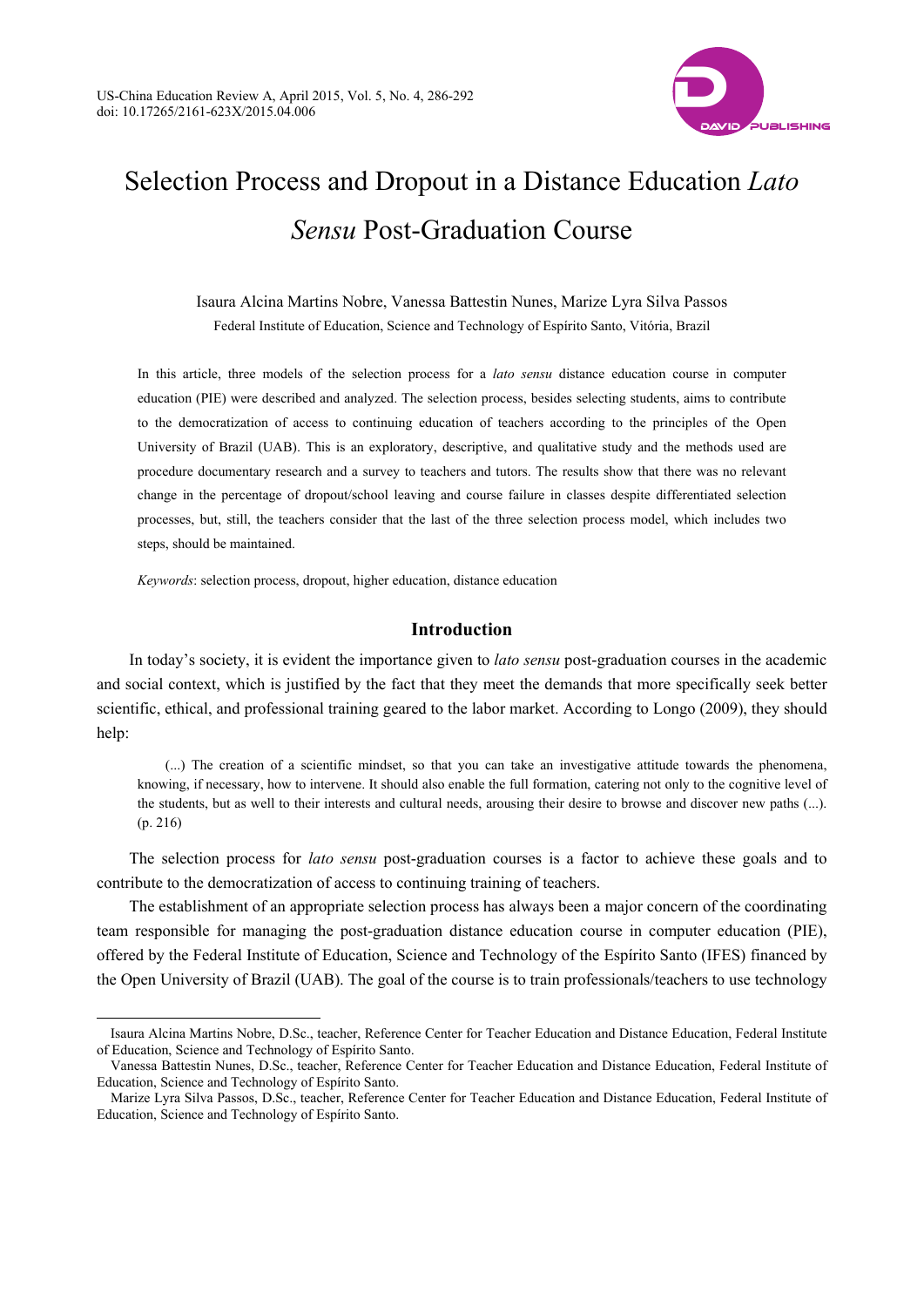in the teaching-learning process, in a multi- and inter- disciplinary manner, having primary and secondary education teachers and professors as target public, besides other professionals. The course provides 360 hours which aimed at theoretical and practical classes and 120 hours devoted to the final paper (IFES, 2009).

Distance education students are expected to have different study and communication skills from those required of students who attend traditional schools (Moore & Kearsley, 2007). Thus, the selection process of the course aims to select people who are committed, and who have conditions to complete the course.

In this context, this paper analyzes the four selection processes that have occurred for PIE to identify their differences, problems, and impacts on the course and dropout rate. This is an exploratory, descriptive, and qualitative study in which it was used a technical procedure documentary research based on the public announcement which contains the rules of the selection processes, course reports, and a survey of teachers and tutors.

# **The PIE Selection Processes**

IFES, aiming at contributing to the democratization of access to continuous training of teachers and for the improvement of the quality of education, defines in Article 4 of its Rules of *Lato Sensu* Post-graduation Distance Education Courses (IFES, 2011) that:

(...) With all due respect for democratic principles of equal opportunities to all, the selection of candidates for admission to the courses will be conducted by process selection, preferably, or other way that IFES will adopt, according to the relevant legislation. (p. 2)

The PIE, based on this principle, started its first selection process in 2010, along with three other courses. The availability was 120 opportunities for students, which were distributed equally into four on-site centers for local support. Besides, we chose to call immediately 10% of alternates for each on-site support center, foreseeing a future dropout, which was also done in the following selection processes.

In 2011, there was a substantial increase in availability —250 for five on-site centers, i.e., 50 per on-site center. In the classes of 2012 and 2013, the availability for each was 160, 40 for each of the four on-site centers. Table 1 summarizes the most relevant data for each of the selection processes.

Table 1

| Selection process | On-site centers | Places per<br>on-site center | Total | Total number of<br>candidates | Candidate/places | Total number of<br>enrollments |
|-------------------|-----------------|------------------------------|-------|-------------------------------|------------------|--------------------------------|
| 2010              |                 | 30                           | 120   | 214                           |                  | 128                            |
| 2011              |                 | 50                           | 250   | 412                           |                  | 265                            |
| 2012              |                 | 40                           | 160   | 284                           |                  | 164                            |
| 2013              |                 | 40                           | 160   | 408                           |                  | 174                            |

*Information Vacancies, Candidates, and Enrollments of PIE* 

The first three selection processes were different. Only the last (2013) had the same configuration as the previous (2012). The characteristics of these selection processes are discussed below.

#### **The Selection Process of 2010 Class**

The coordination team chose to have a selection process that would select candidates who had less difficulty in writing, in order to facilitate the last stage of the course, that is the final paper, and prioritize public school teachers, meeting the proposal of UAB.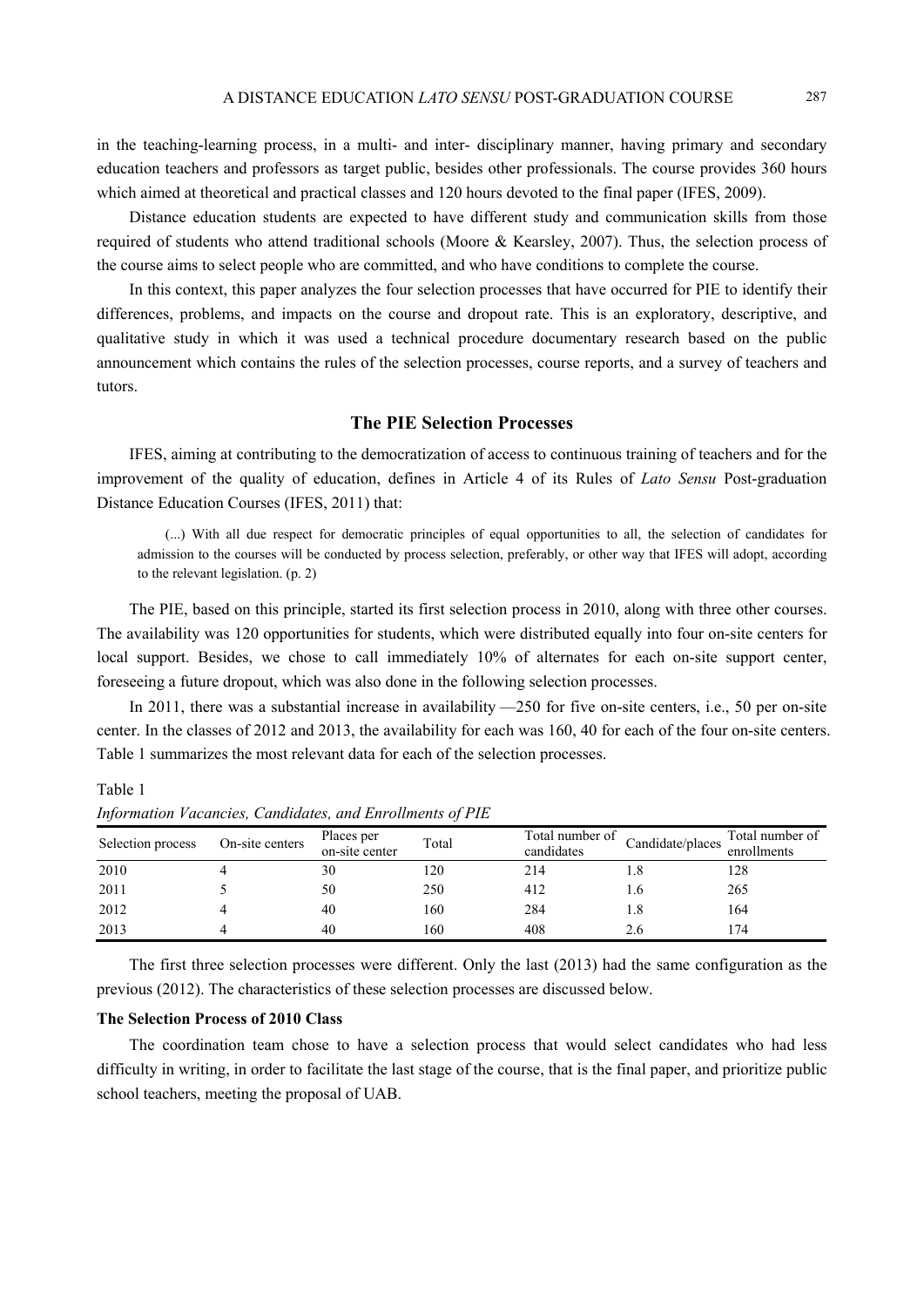Therefore, the selection process of 2010 class consisted of two mandatory steps: (a) written test (classificatory and eliminatory character), which was a written assessment based on literature informed in the announcement; and (b) analysis of documentation (classificatory character). In that same announcement, 50% of the availability for each on-site center was designed for all teachers who were teaching at public schools.

The written test at the on-site centers was the biggest challenge. This step required a major effort by the responsible for the committee selection process, as well as a support team of IFES, with experience in conducting selection processes.

## **The Selection Process of 2011 Class**

Due to the difficulties in the former selective process and the fact of having a great availability, we chose not to offer the written assesment. Thus, the selection process of 2011 had only one step: analysis of documentation (classificatory character).

Considering only a single step, the committee has reviewed the scores and the maximum points considered in the analysis of the documentation. Vocational training and work experience were considered. The score for work experience in public institutions was higher than the score for professional experience in private institutions.

Furthermore, the coordination team judged that it was necessary to review the score for work experience in order to favor also the entry of teachers who were at the beginning of their career, since the content in PIE is presented as a reflection on the use of technology in education, an important subject in teacher training.

It is worth mentioning the fact that the selection process scores training and work experience meets the student profile required for distance education and motivates students to seek these type of courses, as described by Moore and Kearsley (2007), who claimed that "(...) The most common reason for doing a distance education course is to develop or improve the knowledge needed for the job" (p. 175).

## **The Selection Process of 2012 and 2013 Classes**

Due to the dropout rate presented in previous classes, which will be discussed later, so often caused by the difficulty some students have in dealing with technology and distance education, and even difficulty in writing, we opted for a different selection process consisting of two steps: (a) analysis of the documentation (the classificatory process); and (b) analysis of performance in the virtual learning environment (classificatory and eliminatory process).

In the first step, the students were classified to participate in the second step of the selection process. In the case of on-site centers where there was availability, there was a period that alternates should inform if they were interested in running for these positions. The score of the first stage was used only for classifying the candidate for the second phase and was not considered for the final ranking.

The second step lasted three weeks. The contents covered in this second step dealt with aspects related to distance education, the course and its methodology, and the virtual learning environment. Evaluations of this phase were conducted in Modular Object-Oriented Dynamic Learning Environment (Moodle) (worth 40 points) and there was a written assessment (worth 60 points). The cutoff score was 60 points and non-eliminated candidates were ranked in descending order.

# **Dropout and Other Causes**

Dropout, either in regular or distance education, is a constant problem. According to Longo (2009), in distance education: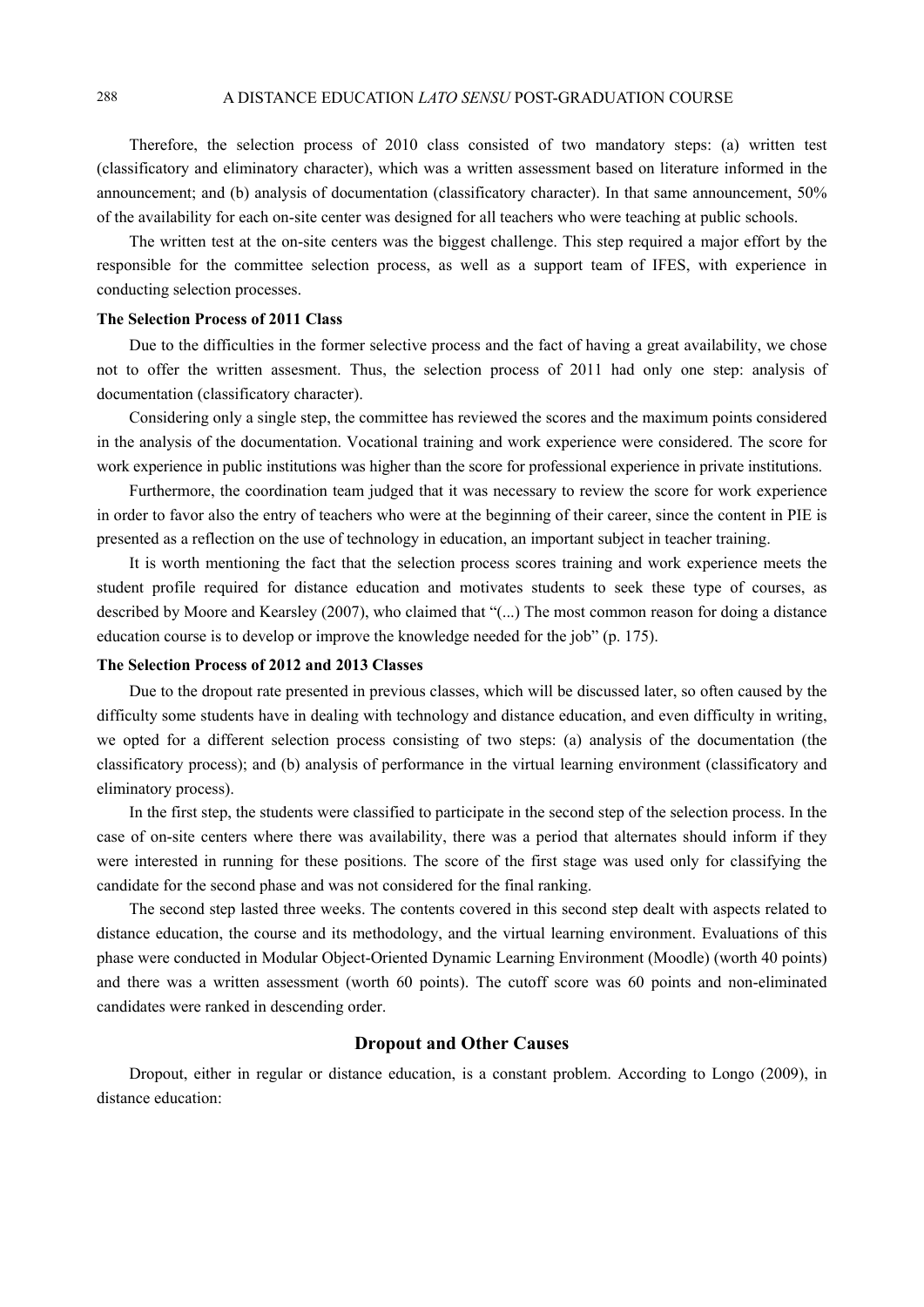(...) It is usually much higher due to the characteristics of the public that looks for this type of education, to the lack of more intense emotional bonds with the class and also because of peer pressure and other mechanisms of social interaction that physical contact generally provides, in addition to the difficulties caused by technological mediation. (p. 219)

In order to analyze the possible causes that lead to dropout and school leaving, it is necessary to consider the profile of students in the course, as well the dropout/school leaving and course failure rates during the course.

#### **Concerning Students Profile**

Whenever new students start the course, the course coordination submits a questionnaire which aims to identify the students' profile. In Table 2, we can see a summary of key aspects of the four classes.

#### Table 2

Table 3

| Group | Gender                          | Age group     | Higher graduation     | Do another course?              | Belongs to the<br>municipal school |
|-------|---------------------------------|---------------|-----------------------|---------------------------------|------------------------------------|
| 2010  | Female $(65%)$<br>Male $(35%)$  | $20-30(47%)$  | Master degree $(4\%)$ |                                 | 34%                                |
|       |                                 | $31-40(38%)$  | Post-graduation (38%) | 33%                             |                                    |
|       |                                 | Other $(15%)$ | Graduation (58%)      |                                 |                                    |
| 2011  | Female $(67%)$<br>Male $(33%)$  | $20-30(32%)$  | Master degree $(3\%)$ |                                 |                                    |
|       |                                 | $31-40(42%)$  | Post-graduation (53%) | 45%                             | 34%                                |
|       |                                 | Other $(26%)$ | Graduation (44%)      |                                 |                                    |
| 2012  |                                 |               | ٠                     | $\overline{\phantom{a}}$        | $\overline{a}$                     |
| 2013  | Female $(66\%)$<br>Male $(34%)$ | $20-30(40\%)$ | Master degree $(1\%)$ | Post-graduation $(46\%)$<br>45% |                                    |
|       |                                 | $31-40(45%)$  |                       |                                 |                                    |
|       |                                 | Other $(15%)$ | Graduation (53%)      |                                 |                                    |

# *Main Characteristics of PIE Classes of 2010-2013*

In the class of 2012, the survey form to the student's profile was posted on the virtual learning environment subject step of the selection process. This fact made it difficult to establish the student's profile, since it included all the students of Step I.

#### **Concerning Dropout, School Leaving, and Course Failure**

Next, there is an analysis of dropout, school leaving, and course failure of students from 2010 to 2013 classes. It is worth mentioning that 2013 class is in progress and its data reflect a partial collecting data. Dropout, school leaving, and course failure data collecting is displayed in Table 3.

| Group | Students enrolled | School<br>course failure | Total of students who<br>leaving/dropout finished the course<br>subjects | $%$ of school<br>leaving/dropout/<br>course failure | Final paper              | % final paper<br>conclusions in<br>relation to<br>enrollments |
|-------|-------------------|--------------------------|--------------------------------------------------------------------------|-----------------------------------------------------|--------------------------|---------------------------------------------------------------|
| 2010  | 128               | 44                       | 84                                                                       | 34.3%                                               | 83                       | 64.8%                                                         |
| 2011  | 265               | 97                       | 168                                                                      | 36.6%                                               | 125                      | 47.1%                                                         |
| 2012  | 164               | 63                       | 101                                                                      | 38.4%                                               | 84                       | 51.21%                                                        |
| 2013  | 175               | 59                       | 101                                                                      | 33.7%                                               | $\overline{\phantom{0}}$ |                                                               |

# *School Leaving /Dropout/Course Failure*

It is possible to observe that, despite the different selection process, with two steps and one analysis of documentation stage, and other virtual learning environment subject used in 2012 and 2013, the percentages of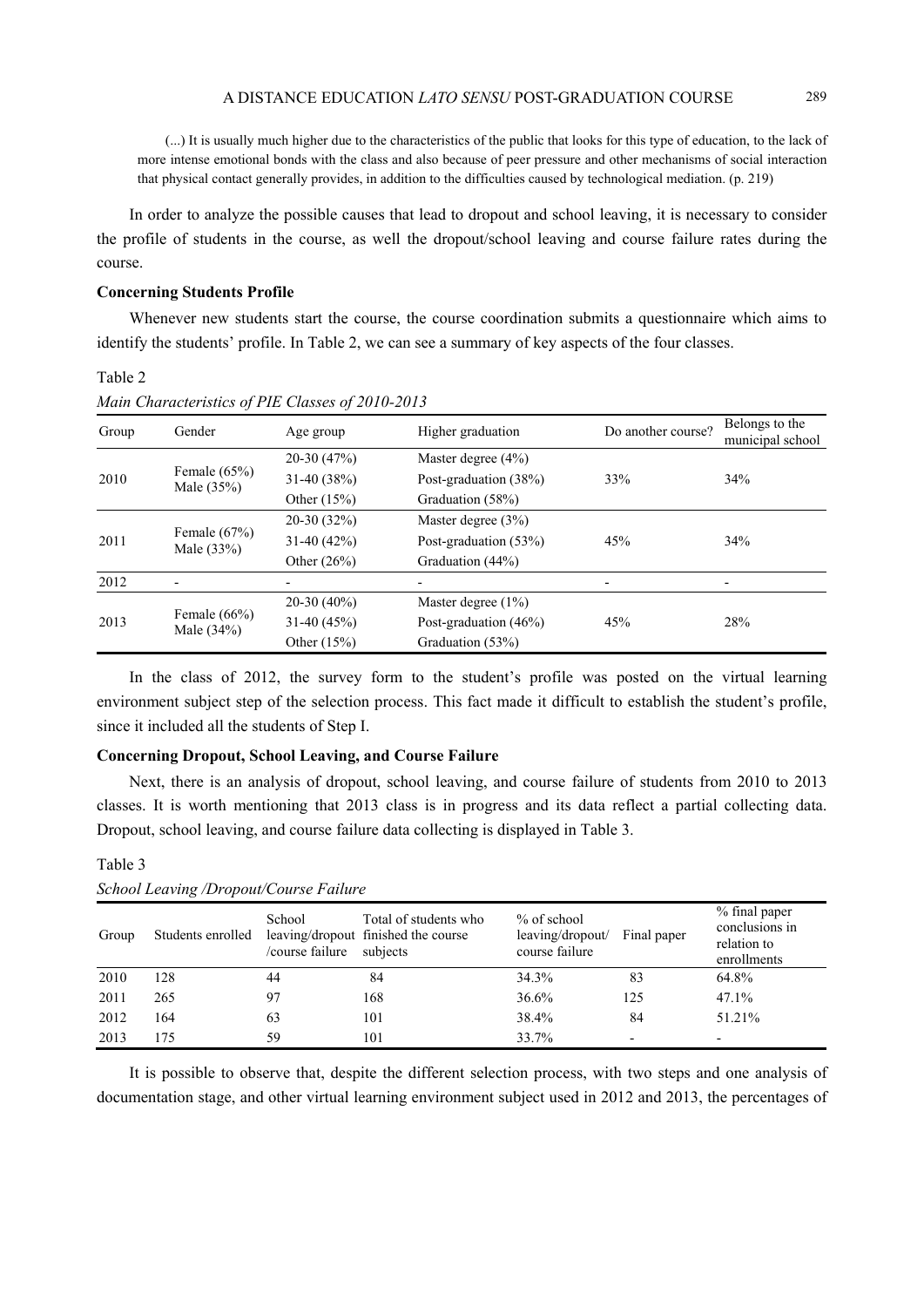dropouts, school leaving, and course failure are close to those obtained in the classes of 2010 and 2011.

It is also important to analyze the data relating to the effective completion of the course, i.e., those who were able to write and defend their final papers. The data do not help us relate the defense of final paper percentage to the type of selection process performed.

Based on the student's profile, we can observe that a significant percentage of the students take other courses simultaneously to PIE, and that, among the difficulties to study, many mentioned the lack of available time to perform all the tasks of the course and the lack of discipline for performing activities and meeting deadlines. These indicators favor the school leaving and dropout of the students in the course.

We can say that a distance education course should be neither easier nor more difficult, but should require dedication as any other course. The truth is that some students intend to study using distance education, but they lack the organization needed to face the challenge of managing their own learning, and to establish their autonomy as learners.

#### **Reflections on the Selection Processes Conducted**

In the first time the course was offered, the selection process included a written assessment in order to select candidates who had less difficulty in writing, and a curriculum analysis that prioritizes public school teachers. However, still, we observed that many pupils had problems with writing, especially in the process of writing the final paper. Furthermore, dropout was 34.3%, due to difficulty with the use of technology, and due to the distance education methodology or for personal reasons, as already mentioned.

In 2011 class, there was a substantial increase in availability (120-250), and also considering that the previous dropout rate was relatively high and that students also showed difficulties with writing, we opted to offer a more simplified selection, only with curriculum analysis, prioritizing public school teachers. Here, however, a new feature has been detected: the students of this group were relatively older than the previous class. The dropout rate of this group was 36.6%, slightly higher than the previous class, and many of students that failed or left school reported difficulties with the use of technology and adapt to the distance education, since they were used to a traditional education. According to Moore and Kearsley (2007), "(...) If students are not familiar with technology, they will be reluctant to use it in a creative and risky manner, which will affect their experience very seriously (...)" (p. 190). Students, once again, presented many difficulties when writing of the final paper.

Thus, in the 2012 class, the entire selection process was revised and now included a step to make students acquainted to Moodle. This step included, besides the activities in Moodle, a written test. It is worth mentioning that despite the selection process was different, dropout rate for this class was 38.4%. In 2013 class, the selection was identical to 2012 class and the students are still studying the subjects.

Still aiming to reflect on the changes made in the selection processes, after the inclusion of the subject "Moodle Familiarization", the surveys were carried out with teachers and tutors of the course. Altogether 10 teachers reported their opinions, which are summarized in Table 4.

The main positive point mentioned (for 6 of the 10 teachers) was the fact that the "Moodle Familiarization" subject "filter" students with difficulty in the use of technology or methodology adaptation to distance education.

However, a teacher, contrary to this opinion, pointed out something very relevant and that deserves attention not only in this course, but in all that work with continuing education of teachers: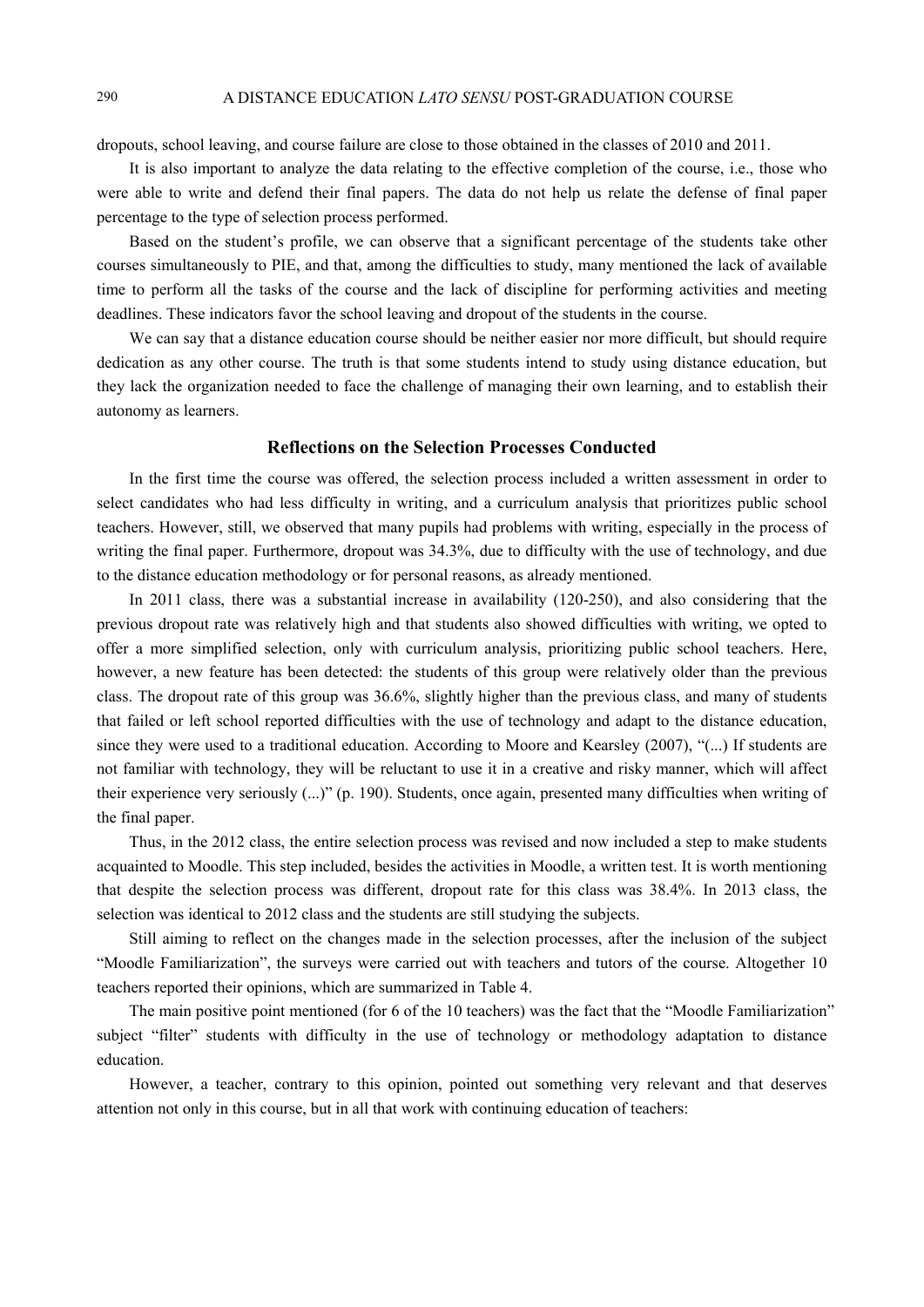I do not think the focus should be the exclusion of candidates who have not "savvy" with technology, otherwise (we) lose the opportunity to contribute to the growth of those colleagues who have most need. (...) Why do we have to select and want to work only with the ideal student? To improve our statistics? To have less work? For what and for whom? After all, what is the contribution of our course for teachers and consequently for society?

#### Table 4

*Considerations of PIE Team as the New Selection Process* 

|                  | Considerations                                                                                                                                                         | N |  |
|------------------|------------------------------------------------------------------------------------------------------------------------------------------------------------------------|---|--|
| Positive aspects | The subject "Moodle Familiarization" contributed to filtering students with much difficulty in the<br>6<br>use of technology or the methodology of distance education; |   |  |
|                  | The selection process should continue as it is today;                                                                                                                  | 3 |  |
|                  | The subject "Moodle Familiarization" allows the selection of more committed students with course $\frac{1}{2}$<br>proposal;                                            |   |  |
|                  | The selection process as it stands today tends to reduce the dropout;                                                                                                  |   |  |
|                  | The discipline of setting allows students who have difficulty with technology can demystify it,<br>even if they have an initial shock.                                 |   |  |
| Negative aspects | The subject "Moodle Familiarization" does not collaborate to select students with higher ability to<br>produce texts;                                                  |   |  |
|                  | It considers that the form of selection does not impact so directly on evasion;                                                                                        |   |  |
|                  | The subject "Moodle Familiarization" can exclude candidates with less skill with technology and<br>who are the ones who most need help;                                |   |  |
|                  | The selection should be (the subject "Moodle Familiarization"), to select the truly committed<br>students.                                                             |   |  |

Three people mentioned that the Moodle Familiarization subject enables the selection of more committed students, as it is explicit in the speech of a tutor:

The selection process is important and aggregator to join the class, so they study together and thereafter form a cohesive and responsible group (...).

Other positive points mentioned were: It tends to reduce dropout rate and demystify the technology for many who have difficulties and aversion; and that the selection process should continue as currently conducted.

Two teachers, however, mentioned that the selection processes were not able to select students who can produce texts satisfactorily, as it is explicit in the following speech of a teacher and mentor of final paper:

I had hard time in the TCC (final work of course) stage with the last group. The students were too weak, without proactivity and without knowledge of the methodology. (...) I think we need a selection process with greater rigor in this aspect: writing.

Other teachers, however, speculated that this problem of difficulty in writing is much more general and happens not only in this course, but that this complaint has been ongoing in several institutions.

It is also worth mentioning that some teachers believe that the selection process does not contribute to reducing dropout and that dropout occurs mainly due to lack of commitment from students or prioritization of personal life.

A fact that should be taken into consideration in this discussion is that while some distance education on-site centers had a great number of candidates, other on-site centers still had availability, so alternates were selected. Competition average was between 1.6 and 2.6 candidates per vacancy. A few students were interested in the courses. Even if the selection process is improved, students still show a range of difficulties and problems that will become evident during the course.